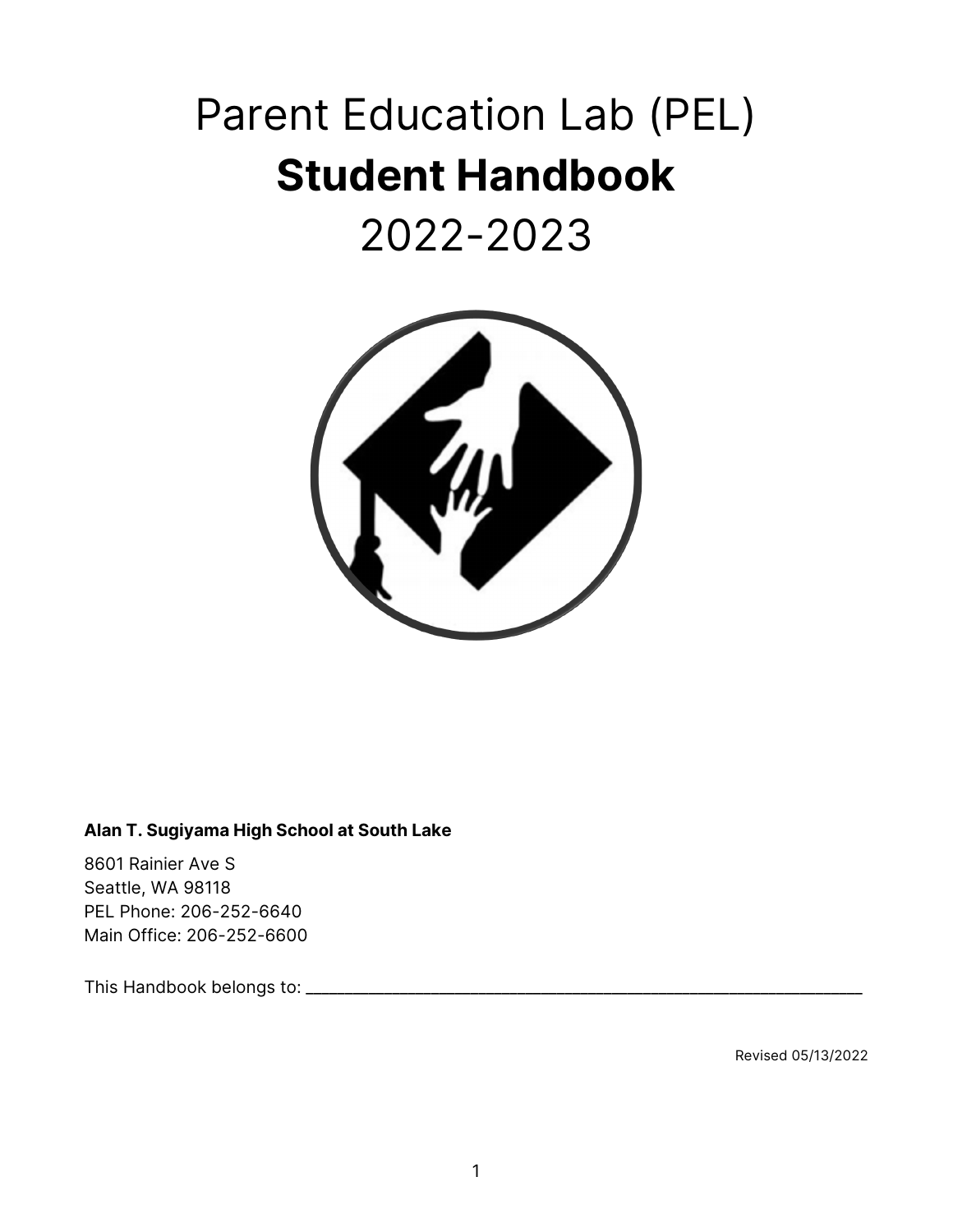## **Table of Contents**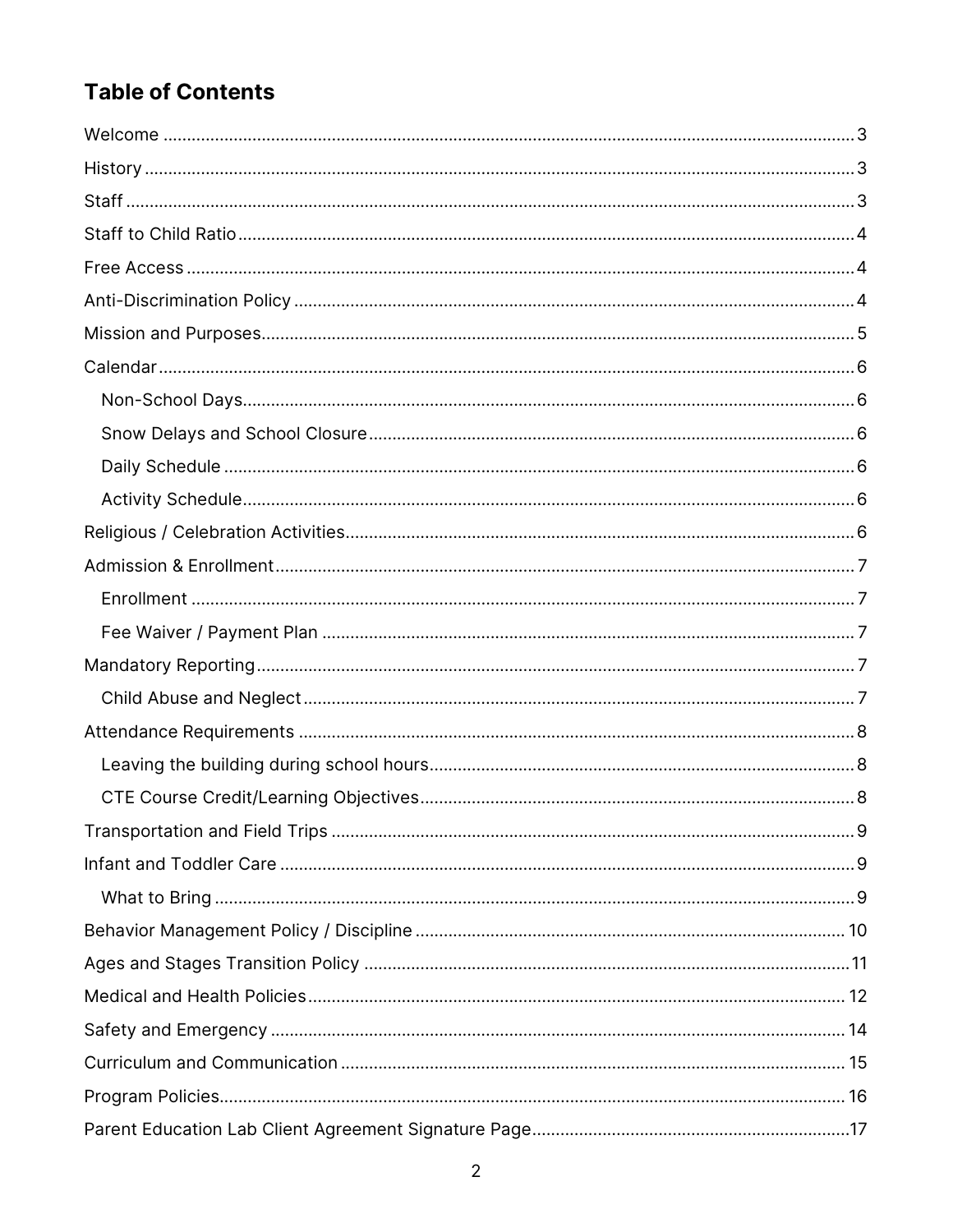## <span id="page-2-0"></span>**Welcome**

The Parent Education Lab (PEL) provides a stimulating, nurturing child-friendly environment primarily built for the infants and toddlers of teen parents attending Alan T. Sugiyama High School at South Lake. The PEL aligns lessons learned in the classrooms with the WA State Early Learning and Developmental Guidelines. The PEL serves children one month to thirty-six months old. Infants and Toddlers are provided areas for reading, resting, dramatic play, arts, sensory play, blocks, music, climbing, and other areas that encourage fine motor development and outdoor play. The PEL also provides students with an opportunity to continue their education while their children are cared for by qualified school staff. Located at, and adjacent to, Alan T. Sugiyama High School at South Lake, the PEL is a learning site for parents to contribute to the growth and development of their children as they learn and experience their own parenting skills.

This handbook provides information for parents using the PEL childcare center. Concerns, comments, or suggestions may be presented to the PEL Coordinator regarding material in this handbook.

## <span id="page-2-1"></span>**History**

Since the 1980's Seattle Public Schools has hosted a nationally recognized GRADS program to serve young parents. The program was re-located in 2008 to Southlake HS from Marshall HS and Sharples HS.

## <span id="page-2-2"></span>**Staff**

#### **Center Staff:**

| <b>Name</b>        | <b>Title</b>                     | <b>Phone</b> |
|--------------------|----------------------------------|--------------|
| <b>TBD</b>         | <b>GRADS</b> instructor          | 206-252-6625 |
| Valentina Visscher | <b>PEL Coordinator</b>           | 206-252-6640 |
| <b>TBD</b>         | PEL Associate/ Teacher/Caregiver | 206-252-6640 |
| <b>TBD</b>         | PEL Associate/ Teacher/Caregiver | 206-252-6640 |

#### **Other Staff:**

| <b>Name</b>    | <b>Title</b>                              | <b>Phone</b>   |
|----------------|-------------------------------------------|----------------|
| Brian Day      | Career and College Readiness Director/    | 206-252-0732   |
|                | <b>CTE Program Director</b>               |                |
| Dr. Joe Powell | <b>School Principal</b>                   | 206-252-6600   |
| Susan Grant    | CTE - Health / Human Services Pathway     | 206-252-0742   |
|                | Specialist                                |                |
| <b>TBD</b>     | <b>School Counselor</b>                   | 206-252-6608   |
| <b>TBD</b>     | Department of Children, Youth and         | <b>TBD</b>     |
|                | <b>Families Licensor</b>                  |                |
| TBD            | Seattle - King County Public Health Nurse | monthly visits |

Our program employs Early Learning staff who enjoy their work with children and young parents. Prior to hiring, all staff members undergo a criminal background check, a reference check, and staff orientation.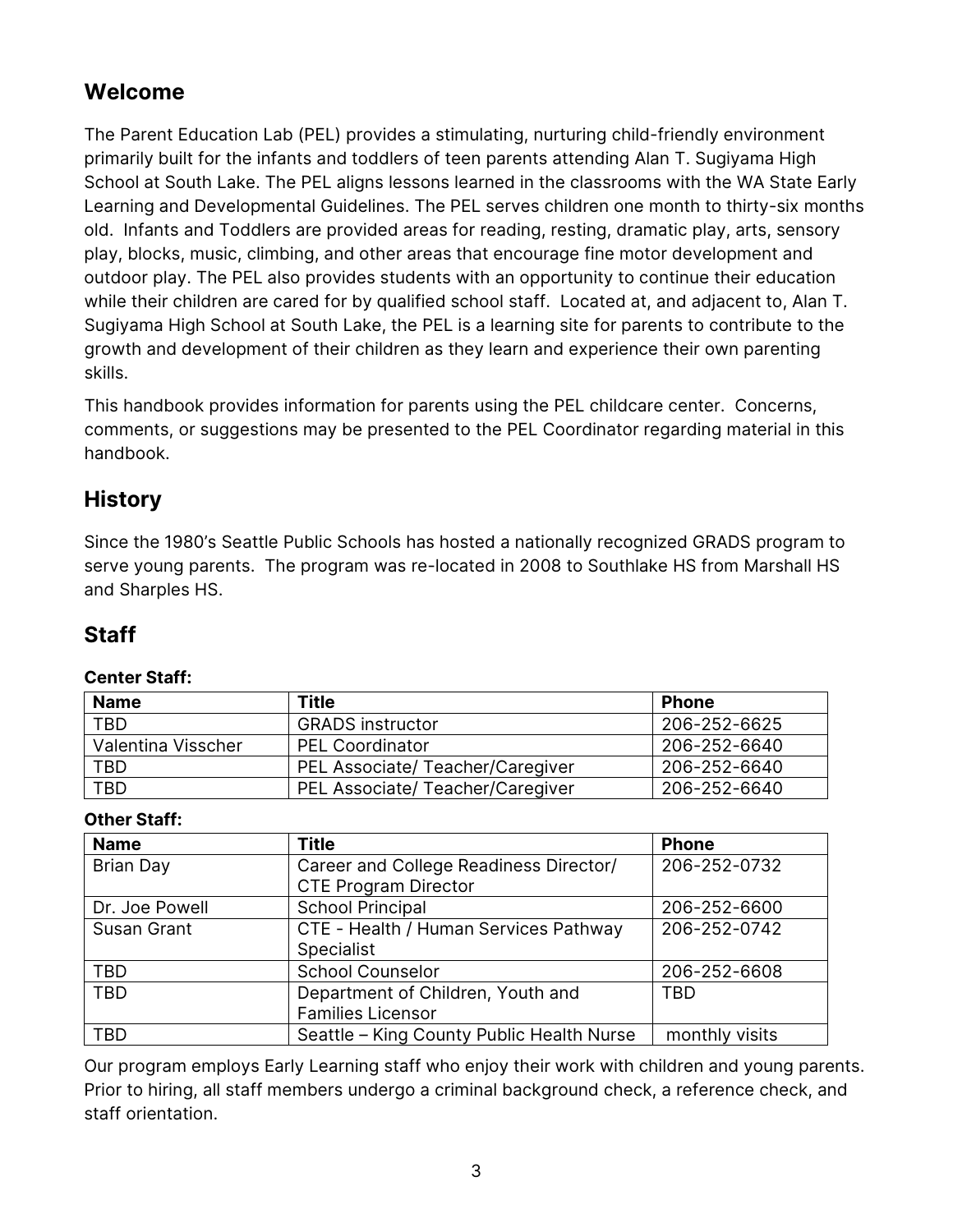Assurances of good health, updated immunizations, and other training (CPR, First Aid, AED use) all represent the knowledge, skill, and aptitude for these positions. Staff meets Washington Administrative Code experience, licensing, and certification requirements. The staff is part of Early Achievers, a WA State Grant that assists them in increasing their knowledge and skill. This leads to a quality rating which indicates the excellence of the PEL Childcare facility and provides increased funding. To maintain MERIT system credentials and qualifications related to Early Learning certifications, the staff has minimum of 10 hrs. training annually in areas such as child development, curriculum, cultural awareness, racial equity, language, and literacy. Training certificates are kept on site and are available for licensing and Early Achievers site visits.

## <span id="page-3-0"></span>**Staff to Child Ratio**

The PEL meets and exceeds the Washington State licensing requirement of:

- One teacher to every four infants (birth to 12 months)
- One teacher for every six toddlers (12 36 months)

## <span id="page-3-1"></span>**Free Access**

Parents always have free access to every area of the PEL Center used by their children. The PEL Center encourages students to ask questions and share their concerns with the PEL Coordinator first, then with the Building Principal. Parents can make an appointment at a mutually convenient time for consultation.

## <span id="page-3-2"></span>**Anti-Discrimination Policy**

South Lake Parent and Child Education Center follows the Seattle School District policy. The district is committed to non-discrimination in all its education and employment activities. Specifically, the District prohibits discrimination based on race; creed; color; religion; ancestry; national origin; age; economic status; sexual orientation including gender expression or identity; pregnancy; marital status; physical appearance; the presence of any sensory, mental or physical disability; honorably - discharged veteran or military status; or the use of a trained dog guide or service animal by a person with a disability, and it provides equal access to designated youth groups. District Policies for harassment of teen parents also exist. Talk to the PEL Coordinator, school Principal, or GRADS instructor about concerns.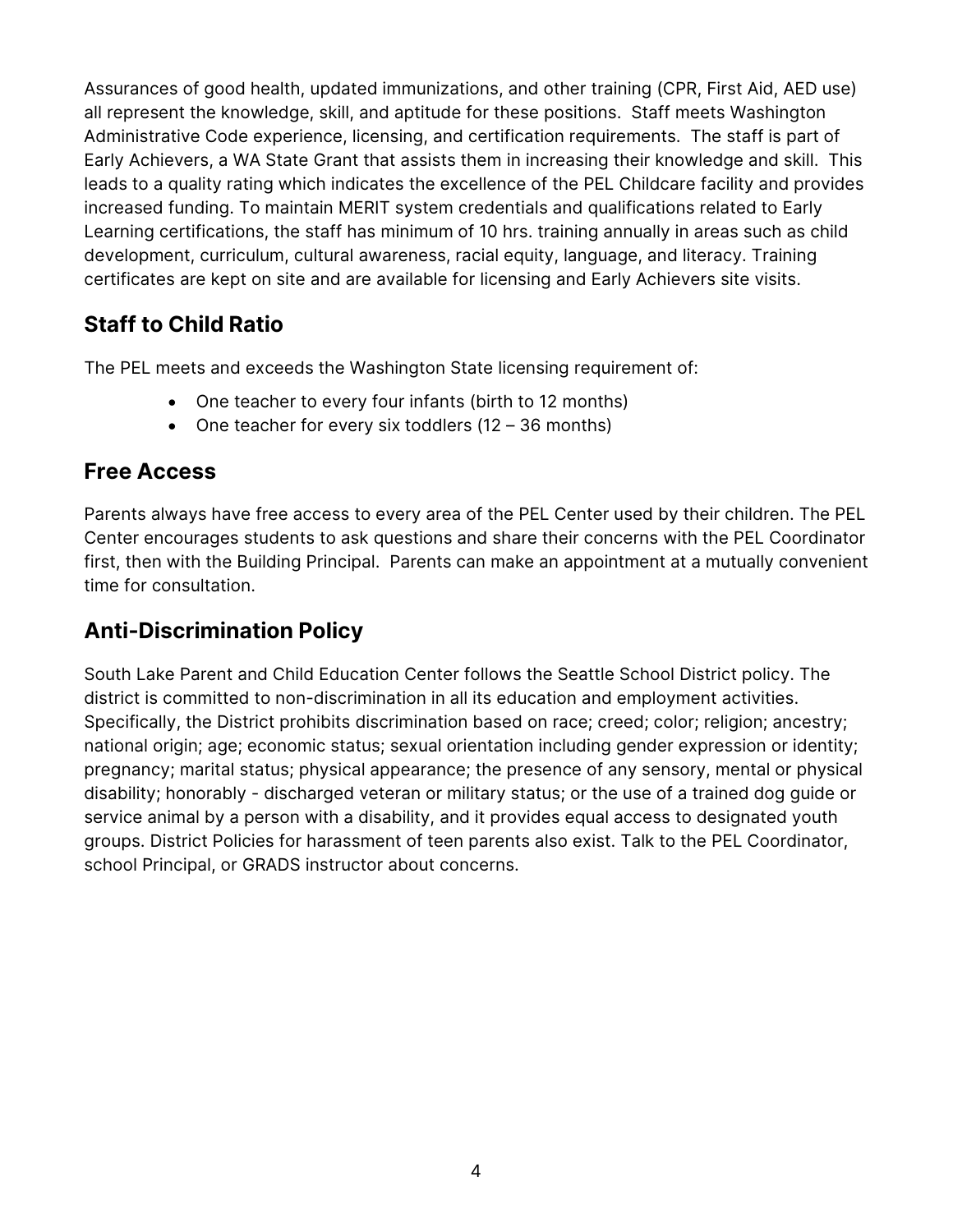## <span id="page-4-0"></span>**Mission and Purposes**

**Mission:** We believe in helping and inspiring others to discover and nurture the greatness in children.

#### **Program Purposes:**

- Partner with parents to support them in an environment of quality learning, positive parenting, and the care and nurturing of their young children.
- Learn, model, and contribute to the growth of each parent to increase parenting knowledge and skill for the success of their infants/toddlers.
- Build / model relationships with parents and children that educate and strengthen their families.
- Advocate for and empower parents.
- Support teen parent's graduation from high school, their academic success, their development of life skills, and their future plans including personal, career, and educational goals.
- Develop knowledge, skills and an attitude that encourages and motivates individual, team, and group leadership.
- Participate in parenting instruction to understand health screening and child development.
- Plan, participate, document, and reflect upon activities that meet children's cognitive, social, emotional, physical development and encourages child well-being and growth.
- Promote activities that encourage a healthy self-concept and respect for individuality, cultural and ethnic backgrounds, lifestyles, and temperament.
- Provide a safe, nurturing environment which allows children to develop their own style and rate of learning.

#### **Values, Philosophy & Outcomes:**

The Parent Education Lab is committed to helping young parents reach their potential as productive, caring, responsible individuals, parents, community members and citizens. Consistent with our values of respect, integrity, stewardship, and support of youth, we provide opportunities for positive character building, academic/ career success, and personal growth. We instill a sense of belonging, confidence, and usefulness for the young parents and the children we serve. We believe parents are a child's first teacher, and that children learn best when parents are involved and participating with them. We believe children learn through meaningful play and the integration of all aspects of development – physical, cognitive, social, language, and with encouragement for self-help, curiosity, discovery, and problem solving.

**NAEYC** (The National Association for Education of Young Children) believes that caregivers…

- Always have the best interests of the children as the focus of our work.
- Ensure that our program is based upon current knowledge and research of child development and early childhood education
- Respect and support families in their task of nurturing children.
- Respect colleagues in early childhood care and education and support them in maintaining the NAEYC\* Code of Conduct.
- Serve as an advocate for children, their families, and their teachers in community and society
- Stay informed and maintain high standards of professional conduct.
- Engage in an ongoing process of self-reflection, realizing that personal characteristics, biases, and beliefs have an impact on children and families.
- Be open to new ideas and be willing to learn from the suggestions of others.
- Continue to learn, grow, and contribute as a professional.
- Honor the ideals and principles of the NAEYC Code of Ethical Conduct.
- Respect confidentiality and individual rights
- Follow all DCYF (Department of Children, Youth, and Families) and Early Learning best practices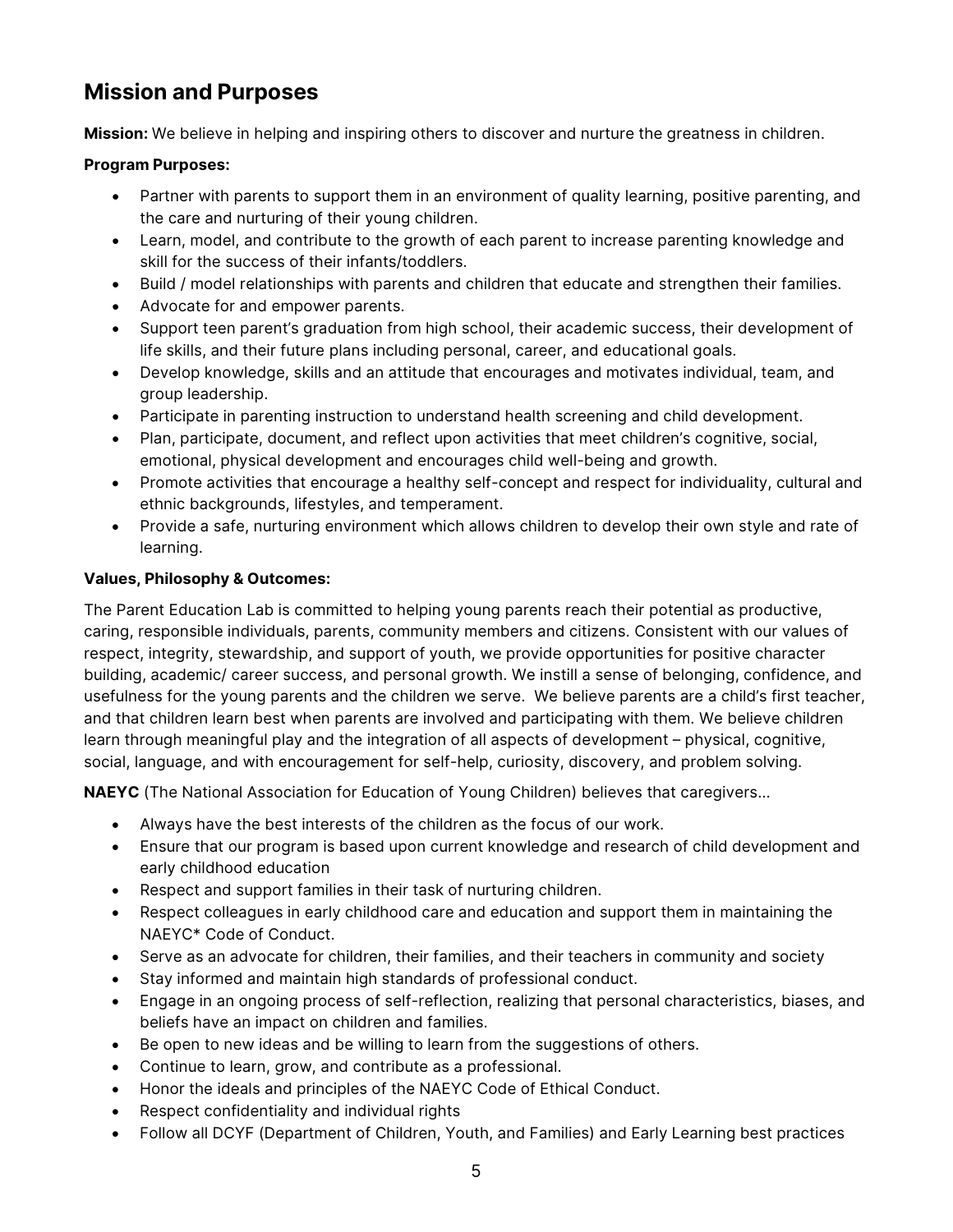## <span id="page-5-0"></span>**Calendar**

The Parent Education Lab (PEL) follows the Seattle Public School District Calendar, including start and ending day of school, holidays, and breaks. The calendar can be reviewed at seattleschools.org under Calendars. The PEL is open every school day unless there is a weather-related school closure, emergency, or a planned staff training. You will be notified of any changes by a district message or by phone. Approved absences for religious holidays and celebrations are listed on a district memorandum and can be considered excused for student participants.

#### <span id="page-5-1"></span>**Non-School Days**

Care will not be available on non-school days.

#### <span id="page-5-2"></span>**Snow Delays and School Closure**

The school closure information is posted and publicized for 2 hr. delays and closures or early dismissals. Parents are responsible for making alternative arrangements if schools close early.

#### <span id="page-5-3"></span>**Daily Schedule**

DAILY HOURS OF OPERATION: **8:30 – 3:35**

#### <span id="page-5-4"></span>**Activity Schedule**

A typical day for the center includes:

- 8:30 a.m. PEL Center opens Parents say 'Goodbye' and go to class by 8:45 a.m.
	- $\circ$  Transition Time Free Play
	- o Morning Breakfast (Self-help/ Language focus)
	- o Music, Language, Art, and Sensory Activities
	- o Large muscle activities, gym, and/or outdoor activity (one hour required by WAC)
	- o Transition/ Prepare for lunch
	- o Lunch and Transition to Naps
	- o Nap time and quiet play
	- o Transition from Nap Time to Snack Time
- 3:35 p.m. Parents arrive to pick up children

Infant learning activities will include all senses as well as physical development and opportunities for crawling and stimulation tailored to the infant's daily schedule. The toddler area has a fixed daily schedule for breakfast, lunch, snack, and rest/naptime, along with daily activities and themes which are planned and posted.

## <span id="page-5-5"></span>**Religious / Celebration Activities**

All activities, arts, decorations, and books will identify seasonal themes rather than religious holidays. SPS School Board policy will be followed.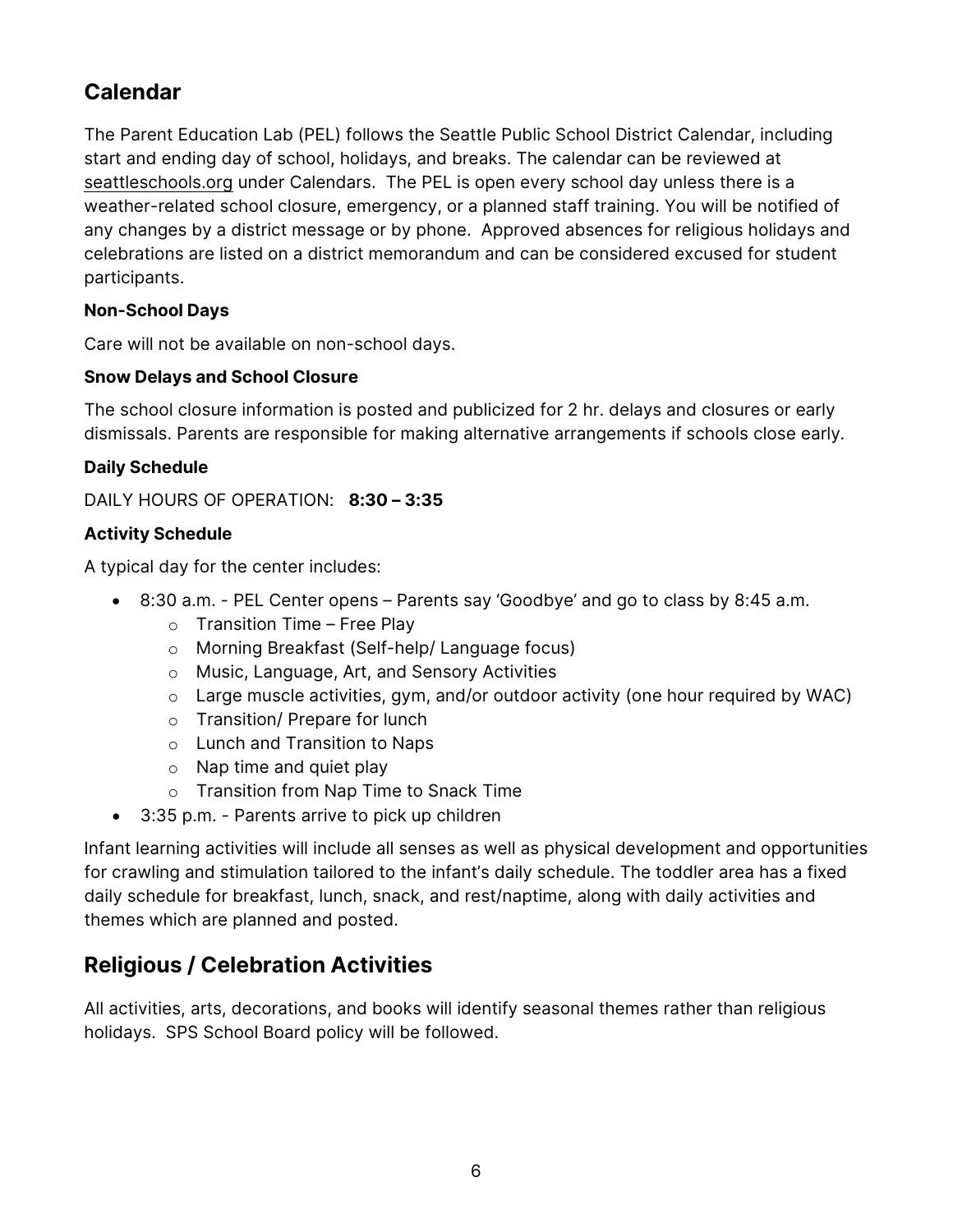## <span id="page-6-0"></span>**Admission & Enrollment**

#### <span id="page-6-1"></span>**Enrollment**

Children (1 month to age 36 months) of students attending and enrolled in Alan T. Sugiyama High School at South Lake are eligible to apply for enrollment into the PEL Center -- if DCYF qualified, and on a first come – first served space available basis. Priority will be given to senior students and breast-feeding mothers. An application packet must be completely filled out and returned to the PEL Coordinator. No child shall be denied access on the basis of race, religion, identity, or other circumstance if deemed qualified by DCYF with a DCYF subsidy award letter.

**Attendance is mandatory for students and their children and school policies will be followed. A waiting list will be maintained.** 

When notified of an opening and a space is available for a child, the following information must be completed and on file *before the child may begin childcare in this center*.

- Registration form, with a DCYF childcare subsidy letter
- PEL child health survey
- Certificate of Immunization status (CIS) form up to date for child
- PEL Field Trip Form
- PEL Film Release
- PEL Attendance agreement/ Student Commitment (Handbook Receipt Signature page)

#### <span id="page-6-2"></span>**Fee Waiver / Payment Plan**

Only a DCYF Working Connections Childcare Subsidy is accepted for payment. Teen parents and children enrolled need to be in school/childcare full time, a minimum of 5 hours per day. **Continued participation in the Childcare is based upon ongoing, regular attendance as per DCYF requirements.** There is no drop-in or part-time care. There are no extra fees, copays, or charges for students or their children.

#### <span id="page-6-3"></span>**Mandatory Reporting**

#### <span id="page-6-4"></span>**Child Abuse and Neglect**

All childcare staff are required by Washington State Law to report any suspected child abuse or neglect to Child Protective Services (CPS). Unless the child is considered in danger, the PEL Coordinator will discuss the concern with the parent and support the parent in making the report and seeking help from CPS. In addition to CPS, the child's parent, the PEL Coordinator, Building Principal, consulting nurse and others may be informed of any case of suspected abuse or neglect and of any action taken by staff members.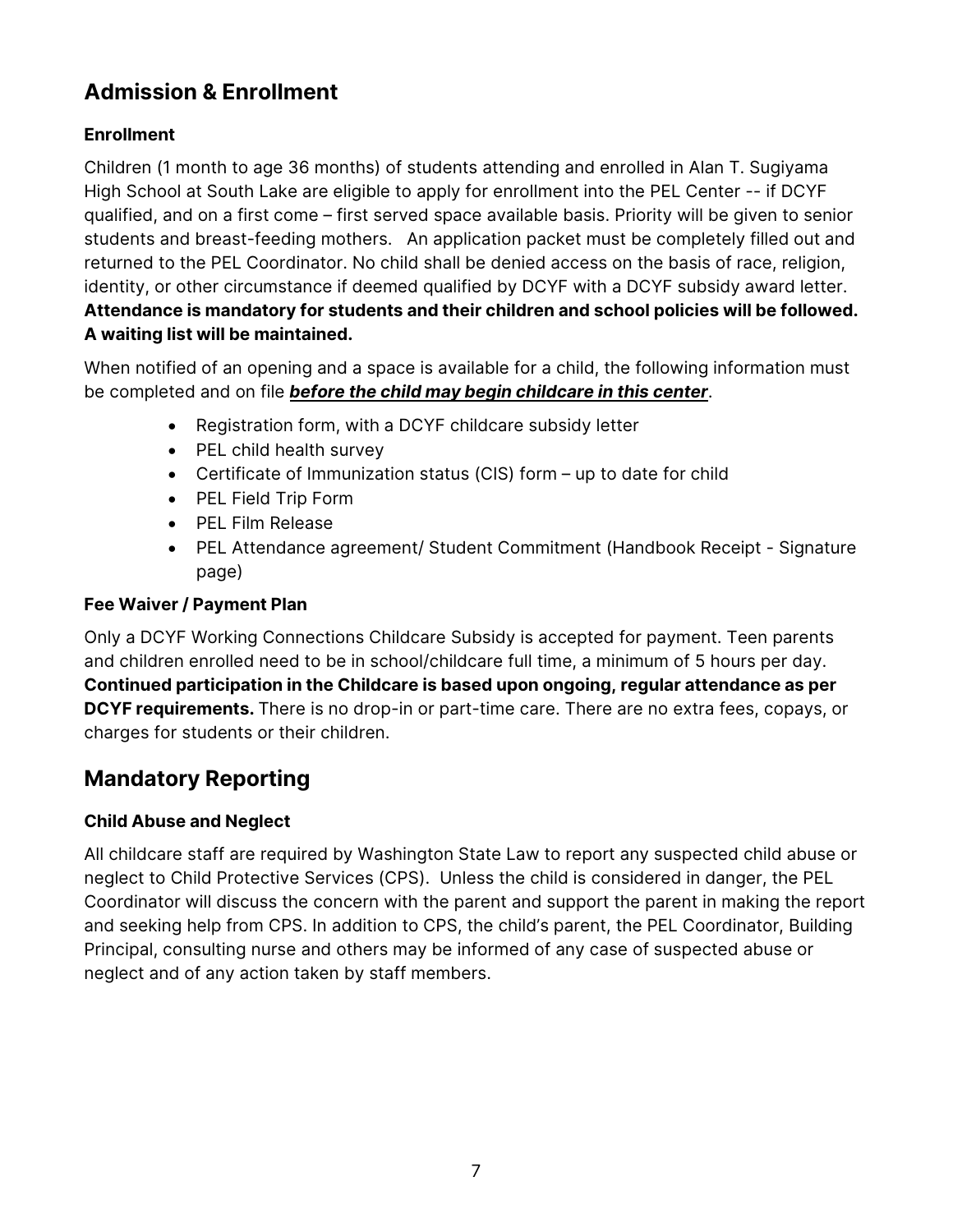## <span id="page-7-0"></span>**Attendance Requirements**

**LAW:** Washington State law requires daily attendance, compliance, and record keeping for both students and children. Seattle Public Schools and Alan T. Sugiyama High School at South Lake policies will be followed.

**ABSENCES**: (See agreement on back page) Parents must call the childcare center if their child will be absent. Students with repeated absences may lose childcare privileges after:

- A verbal warning
- Written warning

**LATE ARRIVALS:** Arrive with your child to get them settled before the first school bell rings at 8:45. (Classrooms open at 8:30) You will be counted as absent at 9:10. Except for excused absences or medical emergencies, repeated late arrivals or chronically late students will result in the loss of childcare privileges. Unexcused students arriving more than 5 minutes late to their scheduled class in the childcare will be marked tardy.

**SIGN IN – SIGN OUT PROCEDURES:** Students are responsible for signing their child in and out of the center every day using the PEL's iPad mini device located in the PEL lobby on the table in front of the office window. Sign in for both entering and leaving the PEL requires:

- first and last name of the child
- first and last name of parent
- time arriving or leaving
- daily: notify PEL Coordinator if someone designated on application (age 21 or older) other than parent will be picking up the child or any special requests/ concerns. Photo ID will be required, no exceptions.

Only Alan T. Sugiyama High School student-parents of enrolled children, authorized personnel, and staff-invited program guests will be allowed beyond the locked outside front door entrance. Only PEL staff can admit non-enrolled persons, no exceptions. This is for the safety of the children, student-parents, and PEL staff.

#### <span id="page-7-1"></span>**Leaving the building during school hours**

Students are required to attend full time classes while their children are in childcare and to be on campus, except during lunch time unless they are 5 minutes walking distance from the PEL Center. Parents leaving the building for school related activities (i.e., internships, community service projects or Skills Center classes at Rainier Beach HS) or non-school activities (i.e. a doctor's appointment) must check with PEL Center staff before attending, have prior approval/ permission, and leave a phone number where they can be reached. *Students who leave the building without notifying PEL Center staff or who are reported as skipping a class or not attending a pre-approved schoolrelated activity may have their childcare terminated.*

#### <span id="page-7-2"></span>**CTE Course Credit/Learning Objectives**

Students whose children are enrolled in the Parent Education Lab will be assigned to work in the center for one class period. Career & Technical Education credit will be awarded to students based upon attendance, cooperation with staff, participation with assigned duties, and completion of portfolio activities, learning objectives, and assignments. Failure to comply will result in loss of childcare privileges.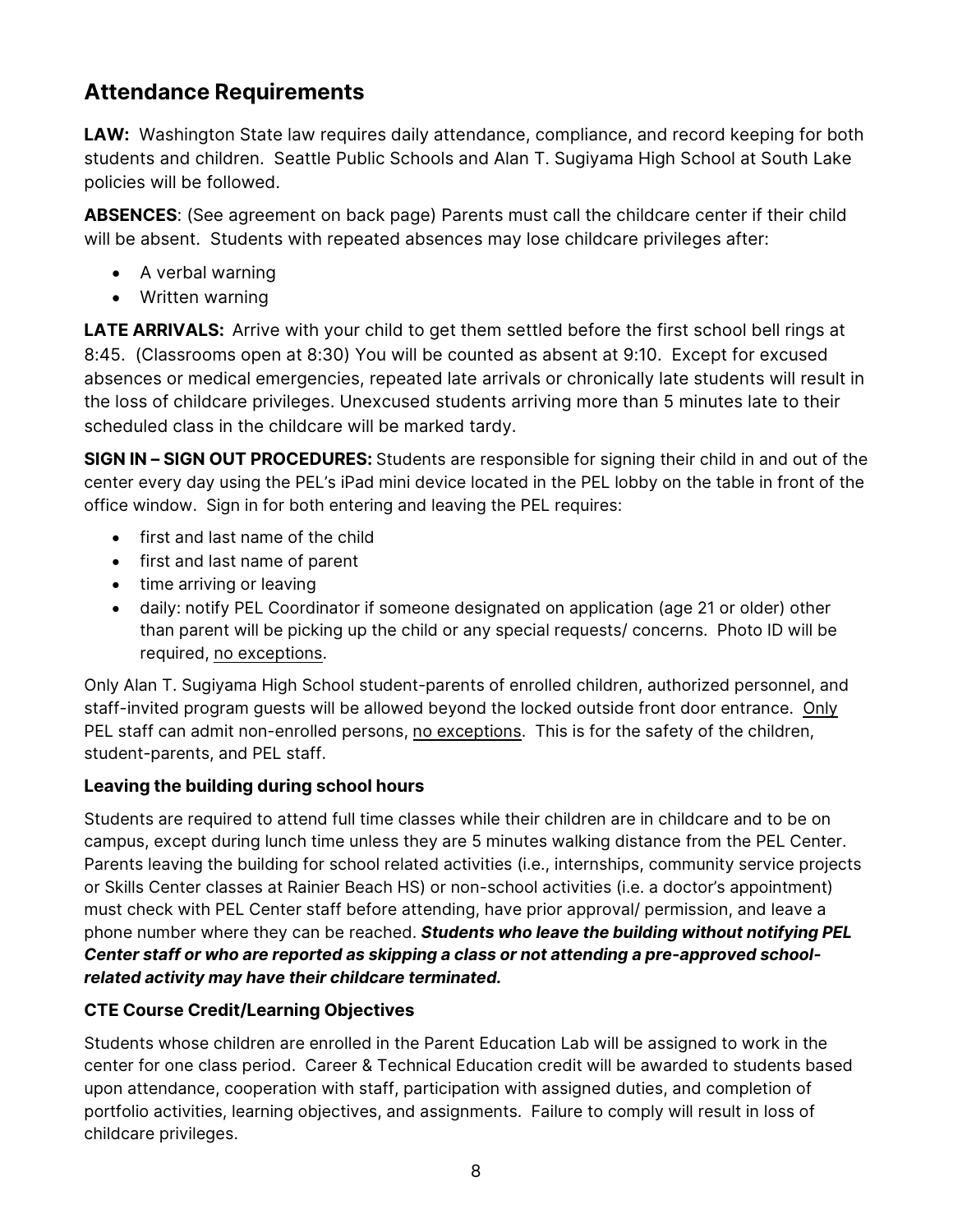## <span id="page-8-0"></span>**Transportation and Field Trips**

**TRANSPORTATION:** Transportation is not provided for parents. For any organized field trips, travel will be on public transportation, with parents accompanying their children.

**FIELD TRIPS**: Field trip permission for students and their children is required for planned trips off the school campus according to Seattle Public Schools policies. Permission is granted for local walking trips and may occur. Daily scheduled outside time includes walking to the local beach and parks or to other nearby school attractions. PEL staff will accompany children on all daily neighborhood walking trips. All other offsite field trips must be authorized by the Principal; SPS field trip policies will be followed.

## <span id="page-8-1"></span>**Infant and Toddler Care**

#### <span id="page-8-2"></span>**What to Bring**

Please bring a full extra set of clothing so that these are available every day. Space is provided for each child's disposable diapers, pacifier, extra clothing, and bottles. All the items should be clearly labeled with your child's name.

- **INFANTS** Bring four (4) clean bottles with lids from home every day, labeled with your child's name, the day's date, and put in your child's labeled cupboard basket along with their unopened formula. Bottles given in the Center to infants may contain formula, breast milk, or water only. Cereal mixed with formula cannot be given in the center. Children under 5 months will not be given any solid food by PEL staff. This is for the health and safety of the child.
- **DIAPERS** Need 6 per day.
- **OTHER ITEMS FOR TODDLERS** a child's favorite toy (with staff permission), pacifier, or blanket can be brought if permanently marked with the child's name.
- **CLOTHING:** To take part in healthy development activities, including outside play, art, and sensory activities, children should be dressed in comfortable play clothes. If your child is a toddler, please make sure that they will be wearing closed-toed sneaker shoes and appropriate sweater, sweatshirt, or coat, as time outside is part of the daily play schedule, rain or shine (except extreme heat and extreme cold temperatures). The infants will be clothed in warm layers and blankets appropriate to the weather for outside stroller time. Children must spend one hour outside each day as required by the WAC.
- **FOOD:** Infants and Toddlers each have a differing schedule and needs:
- **INFANTS -** When your child is ready for food (at 5 6 months), we will supply all meals and snacks.

Infants will be fed on demand when showing hunger cues. Breast feeding mothers will be called/excused out of class as needed.

The Center will provide a monthly site visit and consultation by a Seattle/King County Public Health nurse to advise and provide appropriate resources and referrals to meet the needs of infants, parents, and staff.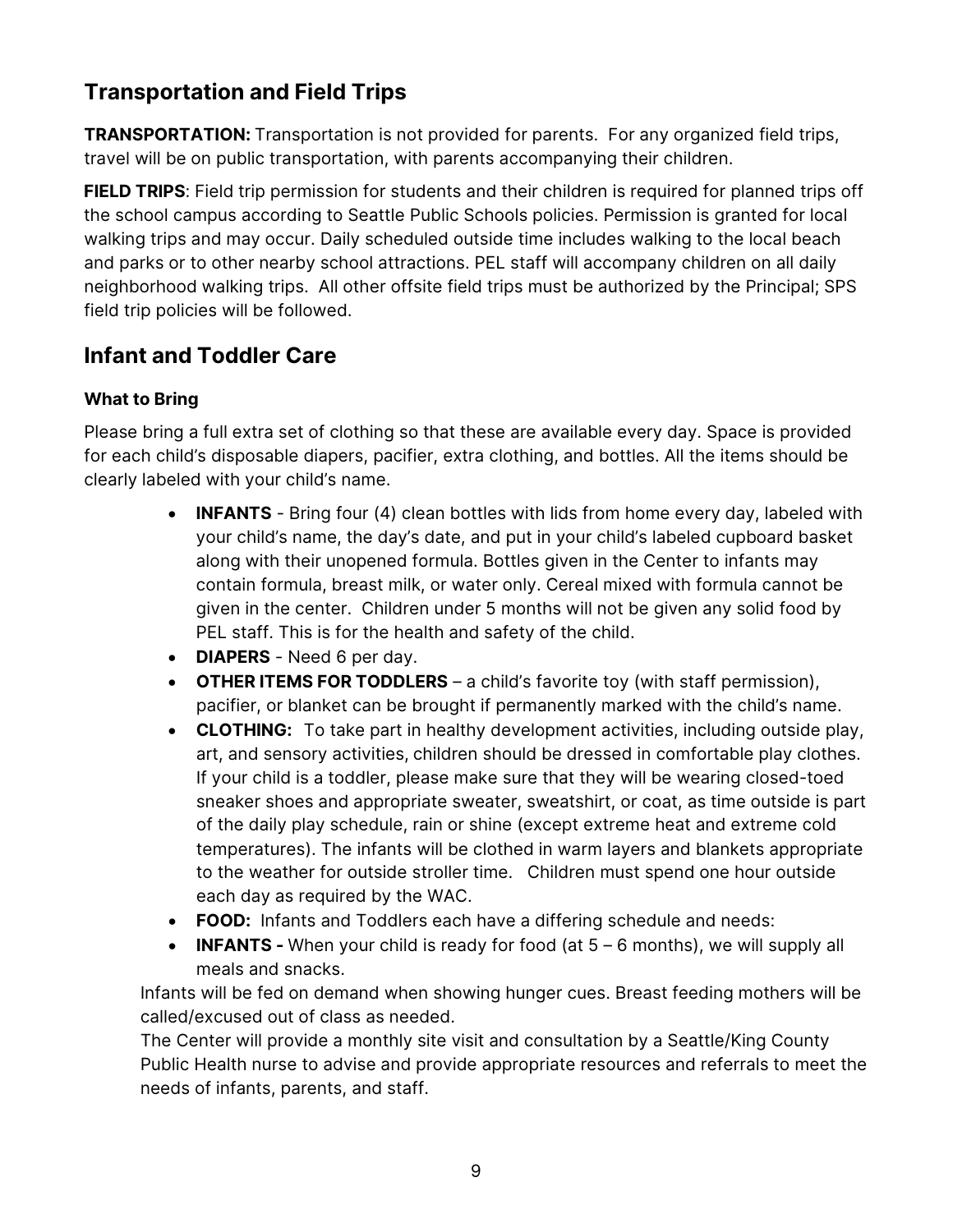- **TODDLERS** The Center provides all meals and snacks for toddlers. Typical food and menus include milk, fruit and vegetables, cheese and proteins, and whole grains. USDA-CACFP meal plan guidelines are followed for meals and snacks.
- **ALL CHILDREN** Seattle Public Schools Food policies will be in place. In case of food allergies, there must be an allergy notification form on file with staff. All allergies, food intolerances or nutritional additives or supplements need to be accompanied by a doctor's instructions as to cause, reactions, care plan, and medication dosage amounts and times. Outside foods are not allowed and will not be provided, stored, or consumed by children in the center, no exceptions.

**NAPTIME:** An infant's naptime is suited to their daily schedule. Infants are placed on their backs in a sleeper in an empty crib (no stuffed animals or toys.) The toddler's naptime is built into their daily classroom schedule. Each child will have their own bedding and mat.

**DIAPERING:** Parents provide disposable diapers, at least six per day. Staff will change diapers every hour or as needed. Check the diapering chart near the diaper tables to determine when your child was last changed. Note on the chart any diaper changes you personally make. Anyone changing diapers is expected to follow Department of Health procedures which are posted at the changing table areas.

## <span id="page-9-0"></span>**Behavior Management Policy / Discipline**

The Seattle and King County Childcare Health Program 'Childcare Behavior Handbook' is a PEL resource for staff.

Positive discipline and catching children 'doing good' helps promote child development and their positive self-esteem. To build trust and acceptance, staff will use positive re-direction strategies and explanations of what children should be doing rather than punish or harm children or use time outs. Parent conferences are encouraged at any time and may be initiated by staff to help in managing children. Assistance with difficulties, stages, or disruptions of any behavior of frequent, extended emotional or physical problems may require the attention of a professional specialist. The PEL Coordinator reaches out to Boyer Children's Clinic or Northwest Center Kids for early intervention observations and services. The PEL Coordinator and Principal, with parental consent, may take necessary steps to refer the child for professional evaluation at school. Chronic disruptive behavior which is upsetting to the physical or emotional well-being and safety of another child may require the following actions:

- A conference is arranged with the parent(s), staff, and a health/behavioral specialist to discuss issues/ identify possible solutions. A plan of action for a two-week period will be developed and agreed to by all in attendance. Documentation of behavior observed by the classroom staff and/or Coordinator will be gathered daily.
- Within two weeks, another meeting will be called to assess if the plan is not working. A different action plan will be developed with new data of behavior observations documented.
- If a child's behavior continues to endanger the safety of the other children, then the Principal and PEL Coordinator, after review of documented behavior problems, a pattern of interventions, and notifications, may terminate childcare services for that child.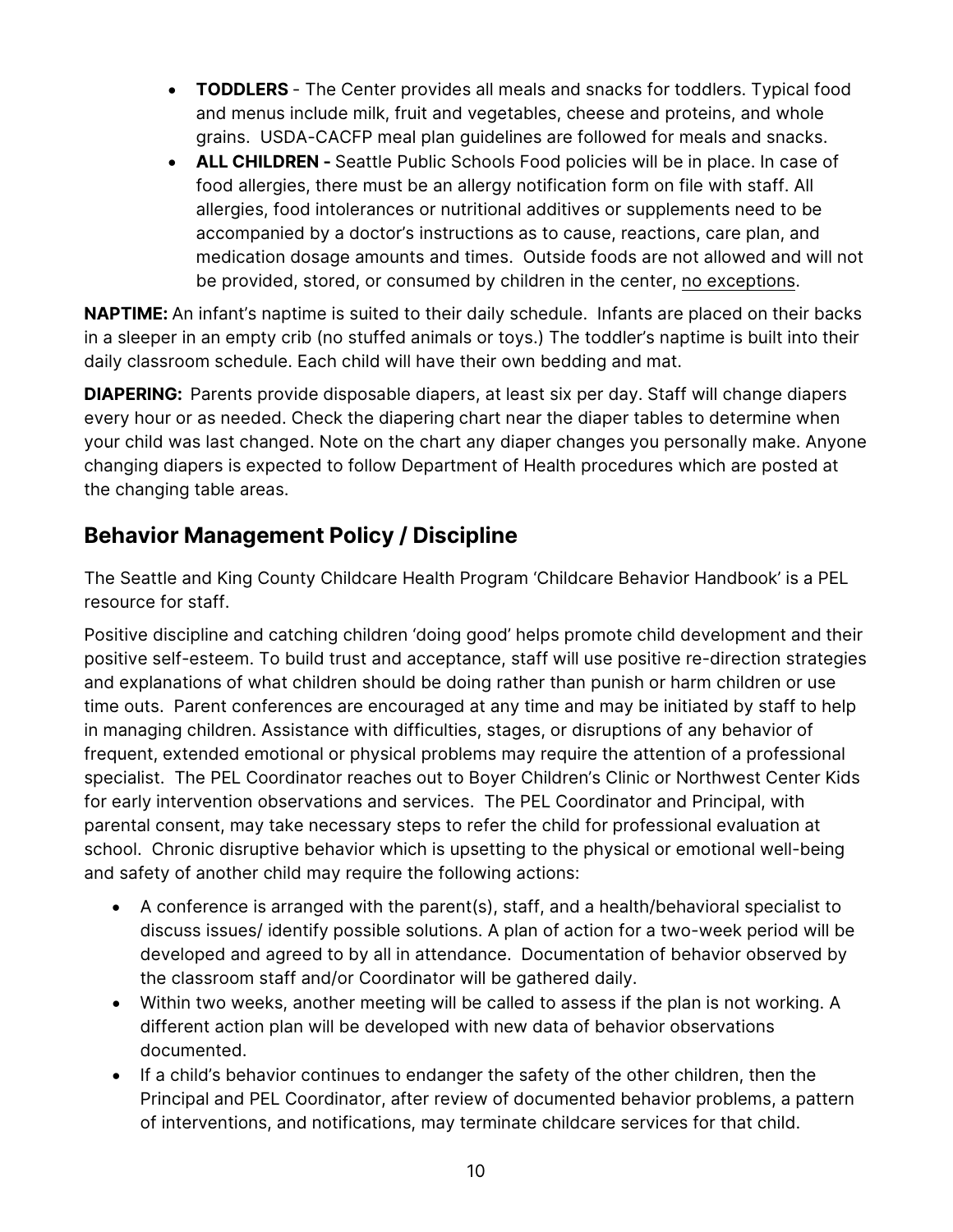## <span id="page-10-0"></span>**Ages and Stages Transition Policy**

While in the program children 1 month to 36 months may go through transitions. These are handled in the following ways.

**FROM BOTTLE OR BREAST TO SOLID FOODS**: Going from bottles/breast milk to solid foods: staff work closely with parents and discuss with them what they are doing at home and when they have begun, or plan to start, solid foods. The PEL provides all first foods for the infants while in the infant classroom. Breastfeeding moms provide breast milk. When parents indicate that they wish to have their infant start eating solid foods while in care, this will be introduced into their daily meal pattern. Home canned, frozen, or prepared food cannot be brought into or served in the PEL. All formula canisters must be in their original unopened packaging; to be stored in the PEL. No partially filled or previously opened formula will be served. All formula and on-site pumped breast milk bottles will be labeled prior to feeding with first and last name, date and time made.

**MOVING FROM INFANT ROOM TO TODDLER ROOM:** When infants are approaching their first birthday, typically 2 – 4 weeks prior, the PEL Coordinator and staff discuss the readiness of the child to transition to the toddler room. A major sign of readiness is mobility (walking or crawling). Another cue is the child's readiness and desire for more active stimulation and engagement with other peers. The Coordinator and classroom lead teacher will then begin a conversation with the parent(s) about moving their child and making a transition to the toddler side of the room. With parent permission and approval, the child being moved will be allowed to come to visit in the toddler room in small and increasing increments. To begin with, visits are typically from 9:00 – 10:30 a.m., increasing to an afternoon session of 2:15 to 3:00. When the child is on the infant side, staff maintain a similar eating and napping cycle schedule that matches toddlers so that the adjustment to the child being moved is more closely matched to their body clock, as the transition to the toddler classroom is made. On the child's first birthday or the next closest school day thereafter, the child is permanently moved to the toddler classroom. Transition is based solely on the child's developmental readiness for the transition.

**TOILET TRAINING:** Using diapers transitioning to toilet training, staff observes toddlers for signs of toilet training readiness. These may include staying dry for longer periods of time, indicating with words or signals that they have gone or need to go, disliking wearing a dirty diaper, or asking to use the toilet.PEL staff will mutually communicate or consult with parents to see if the child is showing the same signs of readiness at home. With the parent's permission and cooperation at home, staff will take the child to use the bathroom and give them a chance to go when a diaper change would take place. Children are not required to sit and try if they don't want to. During this time, children are still required to wear a pull-up or diaper, until mastery of toilet use has occurred. When the child has shown mastery of toilet use by staying dry and requesting to use the toilet when they need to go, they may then transition to underwear. PEL staff will assist in training and helping parents and their children with the process.

**TRANSITIONING FROM PEL TO ANOTHER FACILITY**: A transition letter will be sent home 3 months prior to a child exiting the program to allow parents to set up new childcare. The PEL Coordinator will work with parents to find an alternative childcare provider for their toddler in advance of the last day to allow for a smooth transition for child and parent. The referral to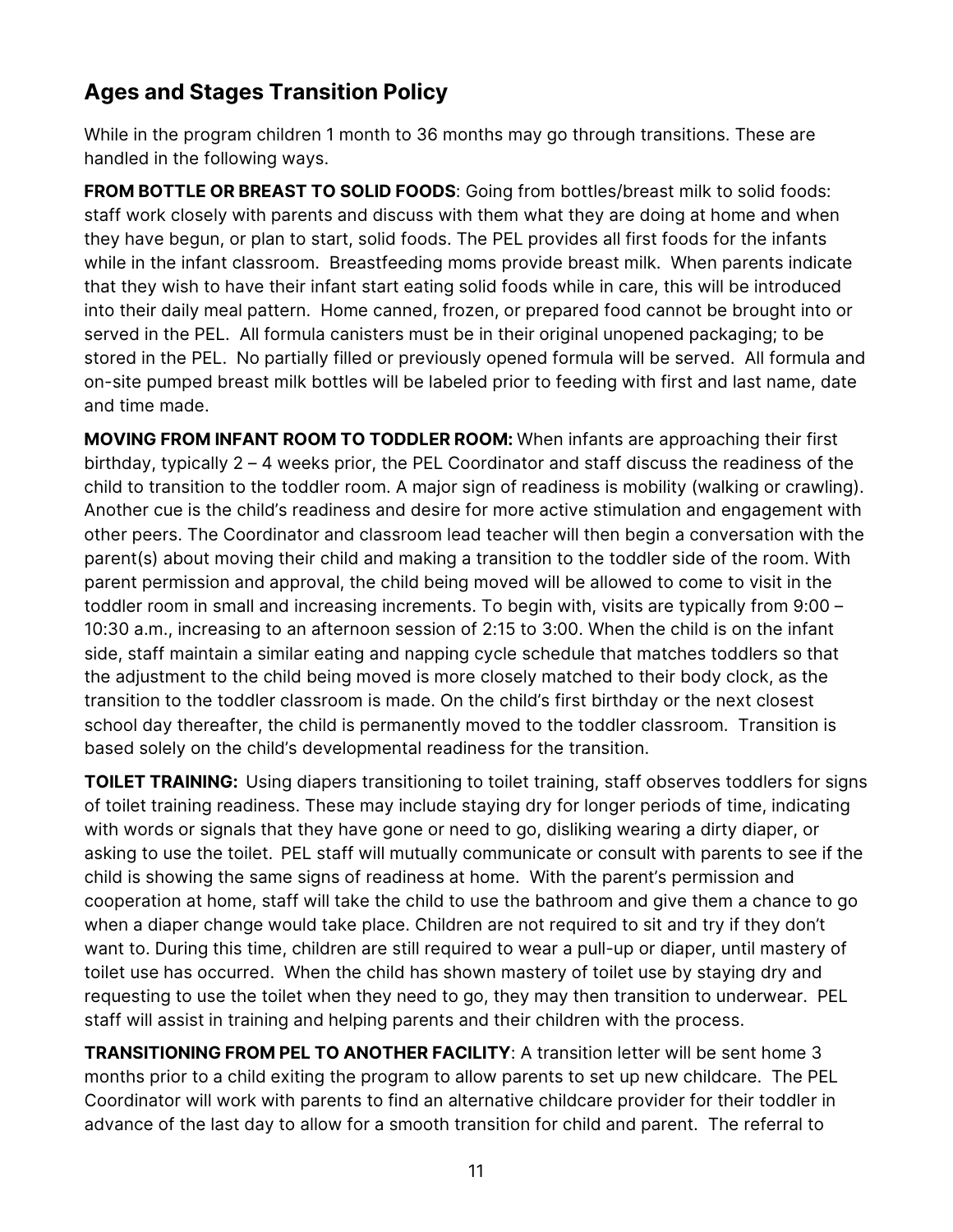Child Care Resources for help in finding another licensed childcare or preschool is provided by the Coordinator. Parents are encouraged to call the prospective provider, visit the new facility, and speak with staff so they can make an informed decision about their child's care. Parents must notify DCYF a minimum of 10 days prior to making a childcare center change in order to continue childcare subsidy benefits. Toddlers of graduating seniors, who have turned 36 months after April 30th of the current school year, and who need to remain in the current facility can request to extend current services until the end of the school year on a case by case basis by petitioning the facility licensor who will make the final decision.

## <span id="page-11-0"></span>**Medical and Health Policies**

Washington State law requires the following:

- **HEALTH HISTORY:** A health history for each child must be kept on site. HIPPA privacy protocol will be maintained by staff.
- **PHYSICAL EXAMINATION:** Each child must have had a regular physical examination by his/her medical doctor, physician's assistant, or a certified registered nurse within one year of admittance to the center. Yearly physical examinations are required.

**MEDICAL EMERGENCIES/ INJURY:** In case of emergencies involving serious illness or injury, parents and '911' will be called. Children will be transported to Children's Hospital unless parents make other arrangements.

**MEDICATIONS (Management***):*A medical authorization/ permission form for all prescribed medications must be signed by the parent and on file for all medications to be administered by the PEL staff. A parent signed form is also required for diaper rash ointment, OTC lotions, and sunscreen. All prescribed medications must be in the original container labeled specifically for your child, including dosage information by the health care provider. Medical authorization forms are filed in the PEL's 'Injury, Illness and Medication' logbook. Medications must be clearly marked with the child's name and will be stored in a locked medication storage box, either refrigerated or non-refrigerated, in the child's classroom.

**IMMUNIZATIONS***:* SPS policies will be followed. All PEL staff must have a pre-hire negative result TB (tuberculosis) test. Before admission to the center each child must have a current CIS form (Certificate of Immunization Status) signed by a heath care professional. For any immunization exemption based on religious, philosophical, personal reason, or valid medical reason, the CIS form must be noted and signed by a heath care professional and on file. These records must be updated regularly.

**SPECIAL HEALTH-CARE NEEDS***:* Before admission to the Center, parents provide an assessment of the child's condition completed by the health care provider responsible for the management of the child's medical needs. A plan will then be outlined for the treatment plan, to be reviewed and revised annually to provide adequate care for the child and to assure the child's condition is not likely to be aggravated by the Center's environment. A written agreement from the parent or guardian will also be required that states that the staff will be informed of any changes in the child's condition, medication, or needs. The staff will receive an orientation from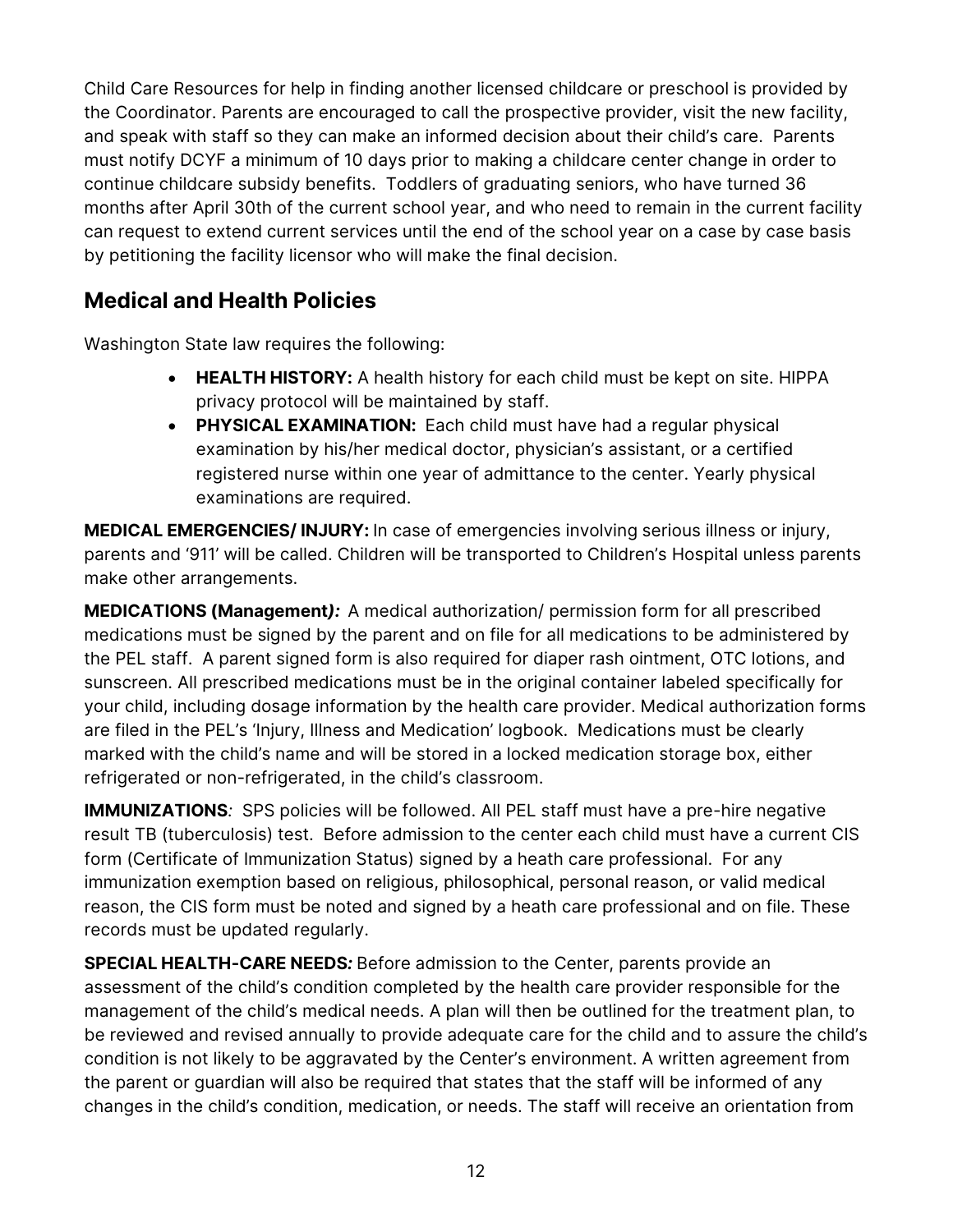the child's health care provider that will include specialized equipment, with updates. A Physician's written order will be needed for a child's modified diet.

**MENTAL OR PHYSICAL DISABILITIES:** No child shall be singled out of care because of a disability if the child can be reasonably cared for in the setting – with reasonable accommodation. Changes must be readily achievable and must not otherwise create a burden to the program. An anti-bias environment is promoted to ensure confidentiality and to treat all participants with dignity and respect for their individual needs. Parents must provide necessary information to staff so they may properly care for a child.

**PRACTICES CONCERNING ILLNESS OR INJURY:** Parents will be notified and asked to pick up the child and take them home if they become ill or have any of the following symptoms while in the center.

- A temperature of 100.4 F or higher AND have a cough, sore throat, earache, headache, rash, vomit, diarrhea, or just not feeling well enough to participate in classroom activities.
- Child cannot be comforted or is too tired or sick to participate in regular activities.
- Child has two or more watery/loose stools in a 24-hour period, OR blood or mucus in stool.
- Child is suspected of having a communicable disease. (see list of exclusionary illnesses in Health Policy)
- Evidence of untreated head lice, ringworm, or scabies.
- Body rash (not related to allergic reaction, diapering, immunizations, or heat)
- Child has vomited two or more times in a 24-hour period.
- Oozing open sores or wounds, mouth sores with drooling.

A child who becomes ill while in the center will be separated from other children in the PEL office. Parents will be notified. A child with a mild cold or other mild, non-contagious illness may be accepted for care if their illness does not prevent them from participating in normal activities, including outside activities. Please notify PEL staff if your child is suspected of having any communicable disease such as: scarlet fever, cold sores, impetigo, thrush, scabies, head lice, ringworm, Staph or MRSA, or Respiratory Syncytial Virus (RSV). We are required to notify other parents that their children have been exposed. Center licensor will be notified of any chronic problems, as necessary.

**RECORDS AND NOTIFICATION OF ILLNESS OR INJURY:** If a child becomes ill or injured while in our care, PEL staff are required to:

- Record the illness or injury on our center injury/illness log.
- Notify the parents of injury or illness and staff involved and action taken.
- Provide a signed copy of the injury/illness form to parent.
- Maintain original signed injury/illness form on file.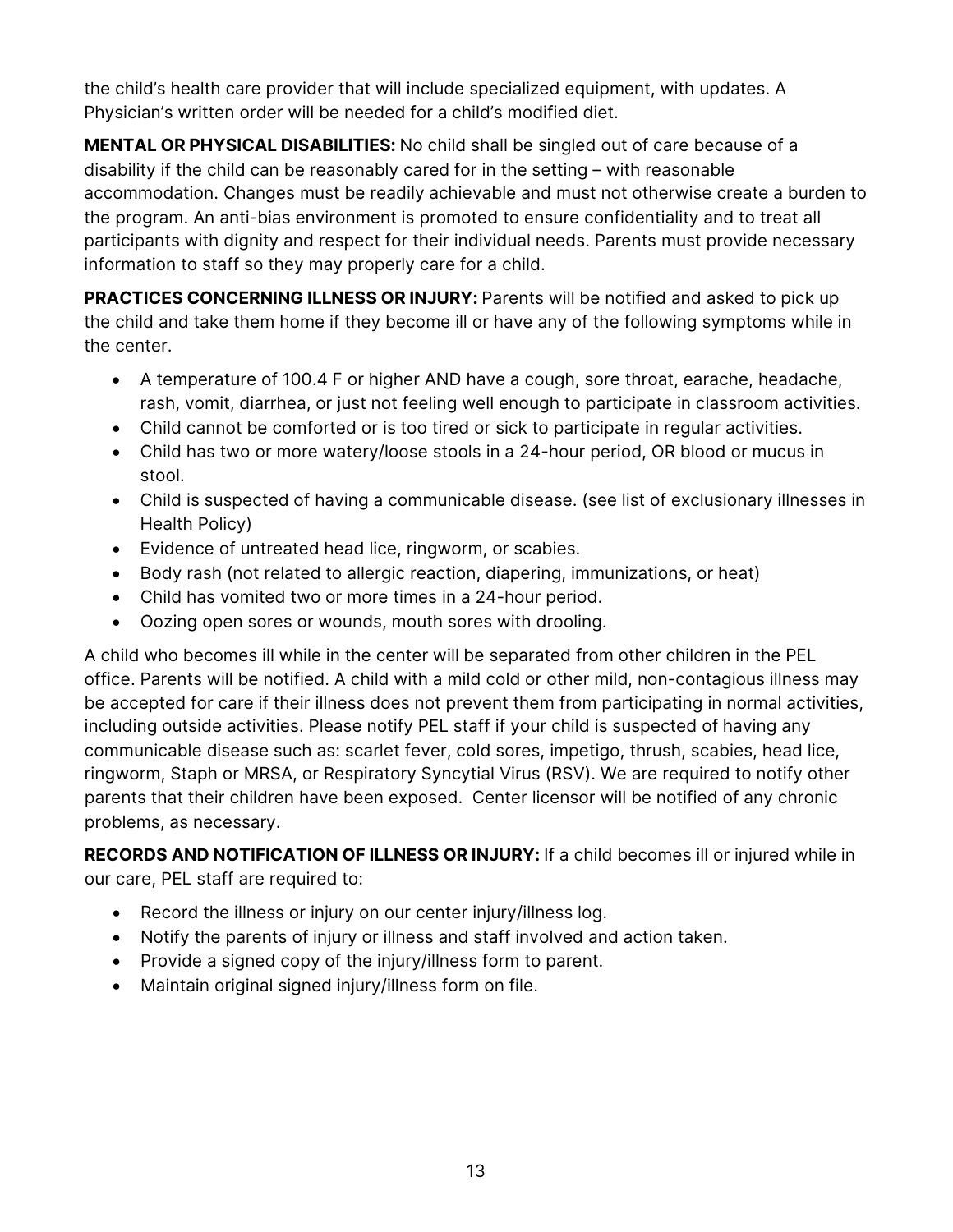## <span id="page-13-0"></span>**Safety and Emergency**

EARTHQUAKE:

- Earthquake drills are held on a quarterly basis and performed and documented on the log sheet located inside the PEL office
- In the event of an earthquake, when shaking begins, all people in the childcare will drop and cover under tables or against inside supporting walls, away from windows, and stay covered until shaking stops, taking direction from staff.
- When shaking ends, staff will assess any potential injuries and/or the integrity of the building.
- The supervisor or lead staff will instruct to evacuate children out of the building either following fire escape plan routes (or with the earthquake supplies) or to stay put.
- Earthquake (Emergency) supplies are in the large plastic rolling bins labeled 'Earthquake/ Emergency Supplies' located in PEL staff and toddler bathrooms.
- If instructed to evacuate everyone in the PEL will meet at the Assembly area in the Rainier Beach Community Center parking lot on the south side of the school building to assess any injuries and account for all children, students, occupants, and staff.
- No one may leave the Assembly area until advised to do so by an administrator. Evacuation of the site and/or the process to join parents and release their children to them is up to School administrators and Alan T. Sugiyama High School at South Lake protocol.

**FIRE DRILLS:** Monthly fire drills are performed and documented inside the PEL office. Fire plan escape routes are located at each entrance inside childcare classrooms and the PEL lobby.

**DRILLS:** Include the following: (may include announcement)

| <b>EARTHQUAKE</b><br><b>DRILLS</b> | intercom             |
|------------------------------------|----------------------|
| FIRE DRILL                         | 3 Intermittent bells |
| <b>LOCK DOWN</b>                   | intercom             |

**MISSING OR ABDUCTED CHILDREN:** In the case of missing or abducted children staff will first call 911, then inform the parent. In the case of any assault on a child, student, or staff person, 911 will be called first and then the parent or contact person and appropriate administrators will be notified.

**LOCK DOWN:** In the event of a school threat or school lock down, all classroom doors will be secured and locked. The school policy will be followed, with lock-down safety protocol. A lockdown will remain until an administrator or an announcement indicates 'All Clear'.

**FURTHER INFORMATION:** For further information on these and other disaster preparedness plans, including pesticide policies, check with childcare staff. Detailed information is in the office files, labeled 'Preparedness and Policies', and may be viewed by parents.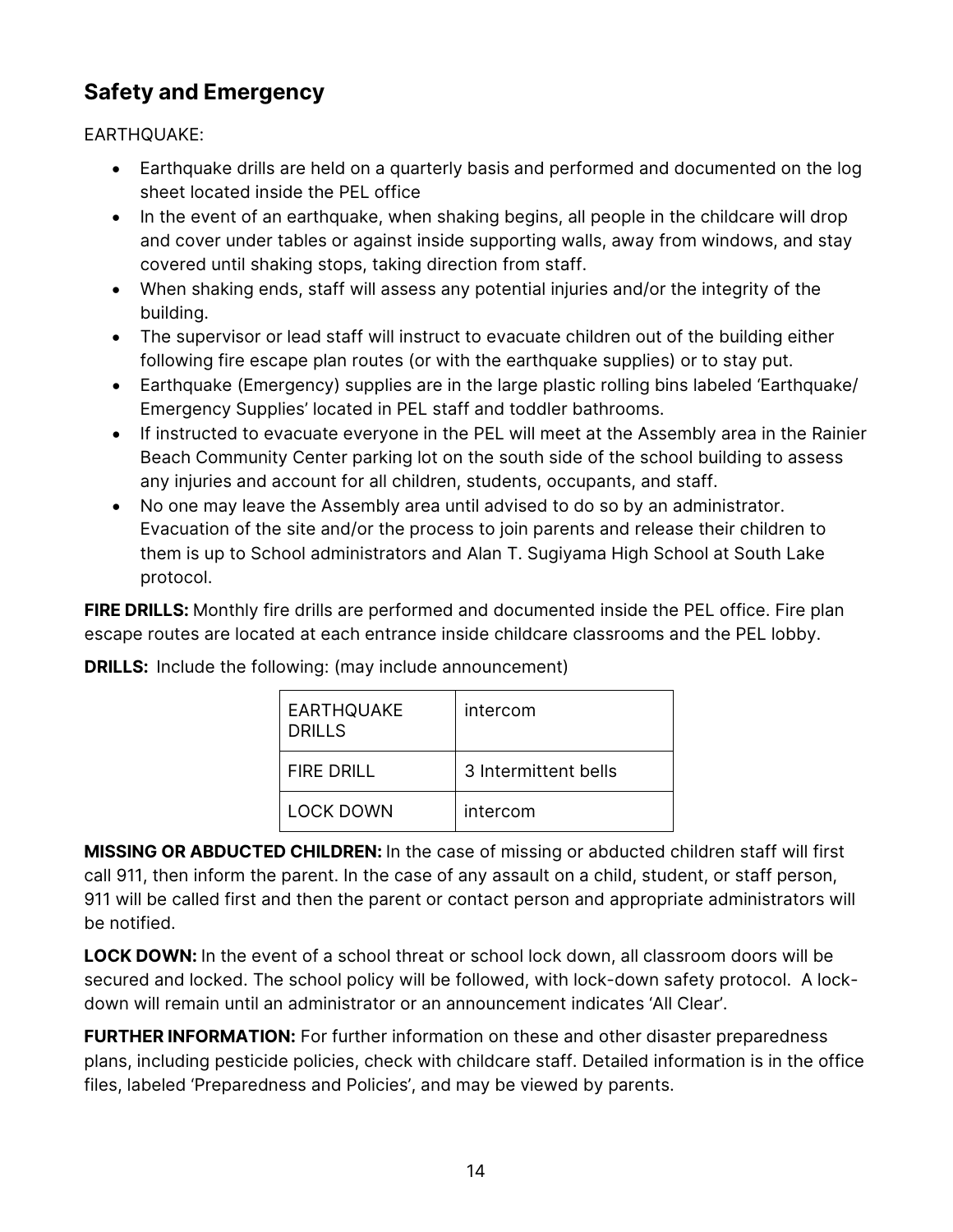## <span id="page-14-0"></span>**Curriculum and Communication**

**LESSON PLANNING**: Frog Street lesson plans are developed based upon themes and posted on the classroom boards.

Parents may assist with implementing these lessons as part of their GRADS course.

Lessons will follow WA State Early Learning and Developmental Guidelines to reflect the six developmental domains of early learning standards. Resources used will include Frog Street Infant and Toddler Curriculum activities, cultural diversity, and STEM (Science, Technology, Engineering, and Mathematics) content in books and other classroom materials.

No computers, television, or movies will be used for classroom learning with the children.

**DEVELOPMENTAL SCREENINGS:** The PEL uses the Frog Street Developmental Checklist for all the infants and toddlers in our program. These checklists are completed three times each year, generally within the first 90 days of enrollment and subsequently in January and May. These informal screening tools are reliable, valid, and aligned with DCYF and Early Achievers standards. Results are shared with parents, signed, and dated and kept on file.

On a case-by-case basis, based on observations of the teacher and PEL Coordinator of developmental milestones concerns, parents may be told that they might want to have third party, either Boyer Children's Clinic or Northwest Center Kids, come to the PEL to meet with them (parent), observe the child, and assess what services they can qualify for, if any.

If parents elect to have their child evaluated by a third party, the Coordinator contacts the agency selected and arranges for an intake appointment to be conducted at Alan T. Sugiyama High School at South Lake in the main building conference room or other private space.

**FORMAL ASSESSMENTS:** The PEL uses AIM Birth to Five Observational Assessment tool three times a year for 100% of the children enrolled for the school year. The assessment materials are shared with parents and they have a conference with the classroom teacher to set learning goals for the child based on assessment data. The assessment data from this formal observational assessment tool is used to individualize curriculum for the child to reach the developmental goals decided on by teacher and parent to support the child's growth and learning. A copy of these conference assessments is signed by parent and teacher, dated, and kept on file.

The individualized instruction is documented in an informal way with portfolios for each child containing observations, photos, work samples, or other data collected. These portfolios are shared with the parents three times a year minimally.

**COMMUNICATION:** Daily communication may include milestones, concerns, and updates. Program highlights and overview will be communicated on daily sheets sent home each day.

If a child receives a minor injury or has an incident regarding behavior there will be a form to sign, a description of the event, and the steps that were taken. The parent and the PEL Center each retain a copy.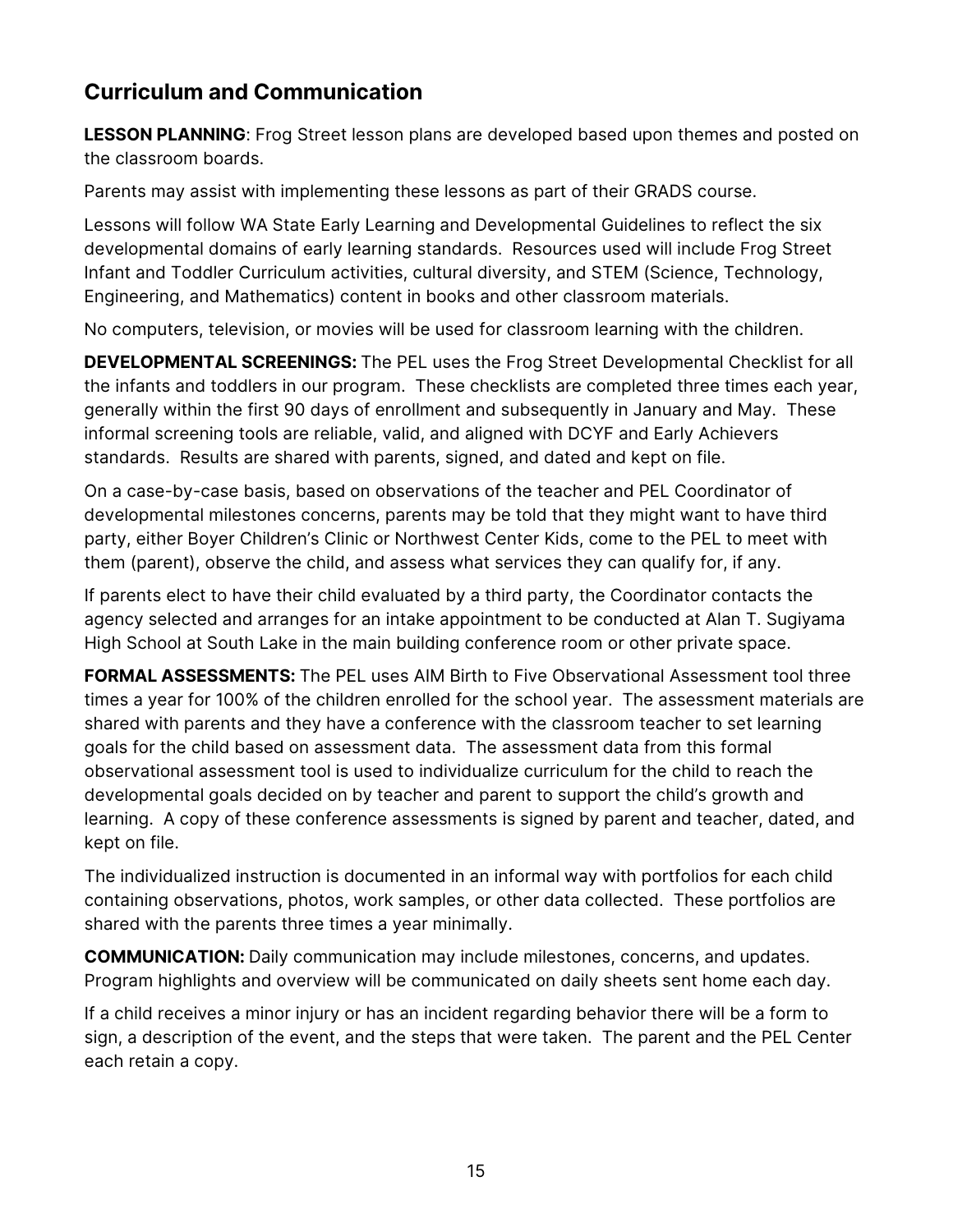## <span id="page-15-0"></span>**Program Policies**

**CONFIDENTIALITY:** HIPAA privacy/ confidentiality protocols will be maintained by staff regarding a child's placement, records, contact information, and development. Records will be reviewed at registration and as needed thereafter to ensure compliance with immunizations, contact info, health, and updates.

PARENT CODE OF CONDUCT:

This is a respectful learning environment which models courtesy, personal hygiene, and respect; therefore:

- Street shoes are removed and left in the lobby before classroom entry.
- Hands must be washed at the hand washing sink in the lobby before classroom entry.
- No cell phones allowed inside the PEL lobby or classrooms.
- Outside food is not allowed in PEL lobby or classrooms.
- Weapons of any kind are not allowed.
- Appropriate language is always to be used, whether children are present or not. (Bullying, harassing, swearing will not be tolerated.)
- All threats to persons or property will be taken seriously and reported. Adults are asked to take control of their behavior and to be responsible for it at all times.
- Because families are protected by our confidentiality policy, staff is prohibited from discussing anything about a child with individuals who are not their parent or guardian except on a 'need to know' basis with staff.
- No child will be released to a parent or guardian who appears to be intoxicated.

**SCHOOL POLICIES: (Drug. Alcohol, Smoking):** At no time may smoking, drugs or alcohol use occur on campus.

**REMOVAL FROM THE PROGRAM:** We reserve the right to suspend a child for disciplinary reasons. Other causes of suspension may include failure of parents to comply with site policies, chronic late arrival, and failure to complete enrollment requirements. Situations deemed a threat to safety and well-being of children in our care will not be tolerated.

**GRIEVANCE PROCEDURE:** Parents may bring their concerns to the attention of the PEL Coordinator first, then Building Principal and arrange a meeting during non-program times. For any questions relating to this document or policies, or questions relating to the staff of the childcare, please inquire with PEL Coordinator first, then the Building Principal. Program leaders will provide assistance, answer questions, or share appropriate information, as needed.

#### **DOCUMENT**

The Alan T. Sugiyama High School at South Lake Parent Education Lab (PEL) is a non-profit, licensed childcare facility funded by the Seattle School District and DCYF. The PEL receives support from the Federal Carl Perkins grant Career & Technical Program 31 funds, and OSPI, and services from several public and private agencies including the Seattle/King County Department of Health.

#### **ANTI - DISCRIMINATION POLICY**

South Lake Parent and Child Education Center follows the Seattle School District policy. The district is committed to nondiscrimination in all its education and employment activities. Specifically, the District prohibits discrimination based on sex (gender); race; creed; color; religion; ancestry; national origin; age; economic status; sexual orientation including gender expression or identity; pregnancy; marital status; physical appearance; the presence of any sensory, mental or physical disability; honorably - discharged veteran or military status; or the use of a trained dog guide or service animal by a person with a disability, and it provides equal access to designated youth groups.